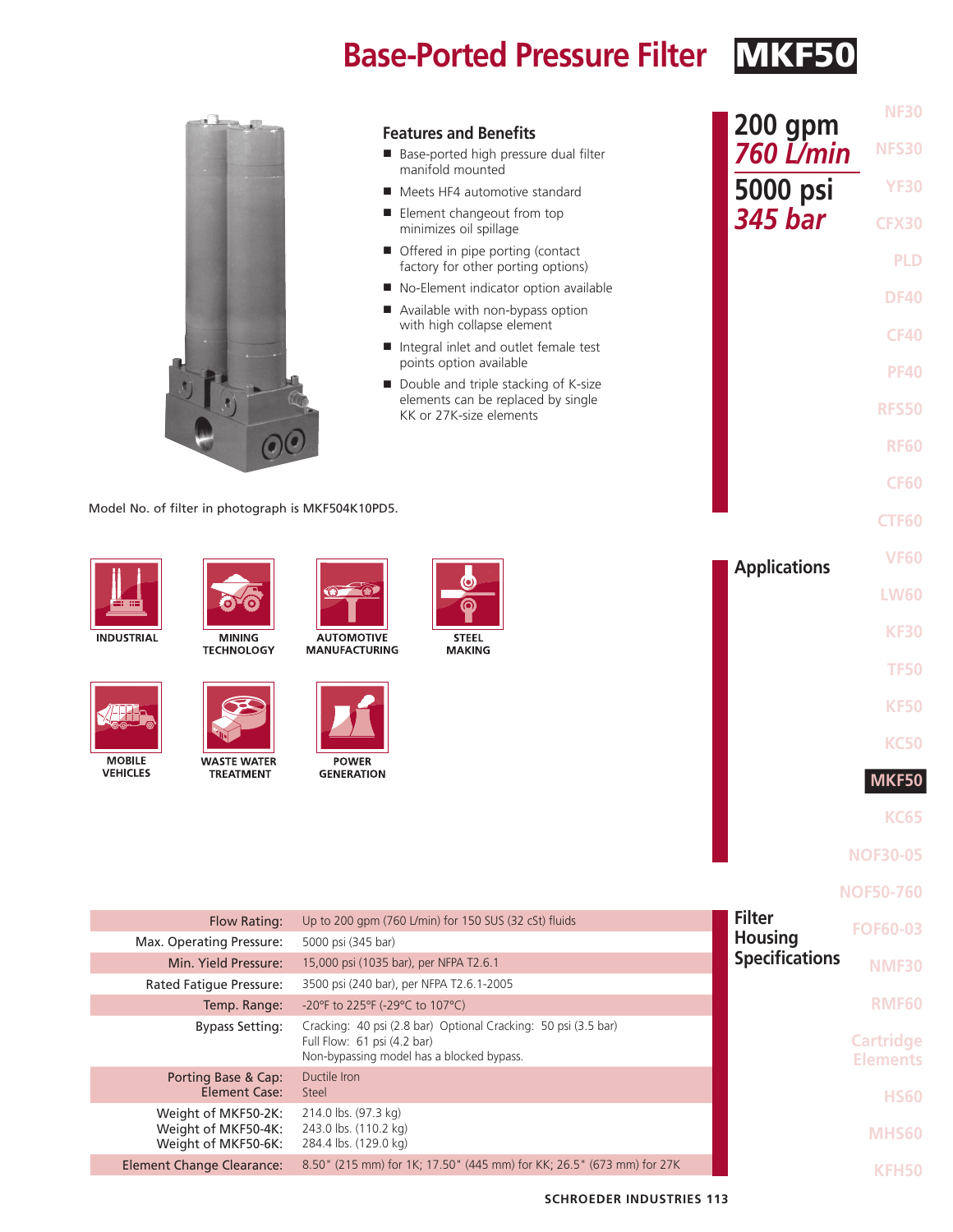# MKF50 **Base-Ported Pressure Filter**



Metric dimensions in ( ).

### **Element Performance Information**

|                                        |               | <b>Filtration Ratio Per</b><br>ISO 4572/NFPA T3.10.8.8<br>Using automated particle counter (APC)<br>calibrated per ISO 4402 | <b>Filtration Ratio wrt ISO 16889</b><br>Using APC calibrated per ISO 11171 |                            |                                  |
|----------------------------------------|---------------|-----------------------------------------------------------------------------------------------------------------------------|-----------------------------------------------------------------------------|----------------------------|----------------------------------|
| <b>Element</b>                         | $B_v \geq 75$ | $B_v \ge 100$                                                                                                               | $B_v \ge 200$                                                               | $\beta_{\rm v}(c) \ge 200$ | $\beta_{\mathbf{y}}(c) \ge 1000$ |
| K3/KK3/27K                             | 6.8           | 7.5                                                                                                                         | 10.0                                                                        | N/A                        | N/A                              |
| K10/KK10/27K10                         | 15.5          | 16.2                                                                                                                        | 18.0                                                                        | N/A                        | N/A                              |
| KZ1/KKZ1/27KZ1                         | < 1.0         | < 1.0                                                                                                                       | <1.0                                                                        | <4.0                       | 4.2                              |
| KZ3/KKZ3/27KZ3/KAS3/KKAS3/27KAS3       | < 1.0         | < 1.0                                                                                                                       | 2.0                                                                         | <4.0                       | 4.8                              |
| KZ5/KKZ5/27KZ5/KAS5/KKAS5/27KAS5       | 2.5           | 3.0                                                                                                                         | 4.0                                                                         | 4.8                        | 6.3                              |
| KZ10/KKZ10/27KZ10/KAS10/KKAS10/27KAS10 | 7.4           | 8.2                                                                                                                         | 10.0                                                                        | 8.0                        | 10.0                             |
| KZ25/KKZ25/27KZ25                      | 18.0          | 20.0                                                                                                                        | 22.5                                                                        | 19.0                       | 24.0                             |
| KZW1                                   | N/A           | N/A                                                                                                                         | N/A                                                                         | <4.0                       | <4.0                             |
| KZW3/KKZW3                             | N/A           | N/A                                                                                                                         | N/A                                                                         | 4.0                        | 4.8                              |
| KZW5/KKZW5                             | N/A           | N/A                                                                                                                         | N/A                                                                         | 5.1                        | 6.4                              |
| KZW10/KKZW10                           | N/A           | N/A                                                                                                                         | N/A                                                                         | 6.9                        | 8.6                              |
| KZW25/KKZW25                           | N/A           | N/A                                                                                                                         | N/A                                                                         | 15.4                       | 18.5                             |
| KZX3/KKZX3/27KZX3                      | <1.0          | <1.0                                                                                                                        | 2.0                                                                         | 4.7                        | 5.8                              |
| KZX10/KKZX10/27KZX10                   | 7.4           | 8.2                                                                                                                         | 10.0                                                                        | 8.0                        | 9.8                              |

### **Dirt Holding**

| <b>Holding</b><br><b>Capacity</b> | Element           | <b>DHC</b><br>(g <sub>m</sub> ) | Element                  | <b>DHC</b><br>(g <sub>m</sub> )                                                                | Element        | <b>DHC</b><br>(g <sub>m</sub> ) | Element          | <b>DHC</b><br>(qm) | Element           | <b>DHC</b><br>(g <sub>m</sub> ) |
|-----------------------------------|-------------------|---------------------------------|--------------------------|------------------------------------------------------------------------------------------------|----------------|---------------------------------|------------------|--------------------|-------------------|---------------------------------|
|                                   | K3                | 54                              | KK3                      | 108                                                                                            | 27K3           | 162                             |                  |                    |                   |                                 |
|                                   | K <sub>10</sub>   | 44                              | <b>KK10</b>              | 88                                                                                             | 27K10          | 132                             |                  |                    |                   |                                 |
|                                   | KZ1               | 112                             | KKZ1                     | 224                                                                                            | 27KZ1          | 336                             | KZW1             | 61                 |                   |                                 |
|                                   | KZ3/KAS3          | 115                             | KKZ3/KKAS3               | 230                                                                                            | 27KZ3/27KAS3   | 345                             | KZW3             | 64                 | KKZW3             | 128                             |
|                                   | KZ5/KAS5          | 119                             | KKZ5/KKAS5               | 238                                                                                            | 27KZ5/27KAS5   | 357                             | KZW <sub>5</sub> | 63                 | KKZW5             | 126                             |
|                                   | <b>KZ10/KAS10</b> | 108                             | KKZ10/KKAS10             | 216                                                                                            | 27KZ10/27KAS10 | 324                             | KZW10            | 57                 | KKZW10            | 114                             |
|                                   | <b>KZ25</b>       | 93                              | <b>KKZ25</b>             | 186                                                                                            | 27KZ25         | 279                             | KZW25            | 79                 | KKZW25            | 158                             |
|                                   | KZX3              | $40*$                           | KKZX3                    | 80                                                                                             | 27KZX3         | 120                             |                  |                    |                   |                                 |
|                                   | <b>KZX10</b>      | $49*$                           | KKZX10                   | 98                                                                                             | 27KZX10        | 147                             |                  |                    | *Based on 100 psi |                                 |
|                                   |                   |                                 | Element Collapse Rating: | 150 psid (10 bar) for standard elements<br>3000 psid (210 bar) for high collapse (ZX) versions |                |                                 |                  |                    | terminal pressure |                                 |
|                                   |                   |                                 | Flow Direction:          | Outside In                                                                                     |                |                                 |                  |                    |                   |                                 |

Element Nominal Dimensions: K: 3.9" (99 mm) O.D. x 9.0" (230 mm) long KK: 3.9" (99 mm) O.D. x 18.0" (460 mm) long 27K: 3.9" (99 mm) O.D. x 27.0" (690 mm) long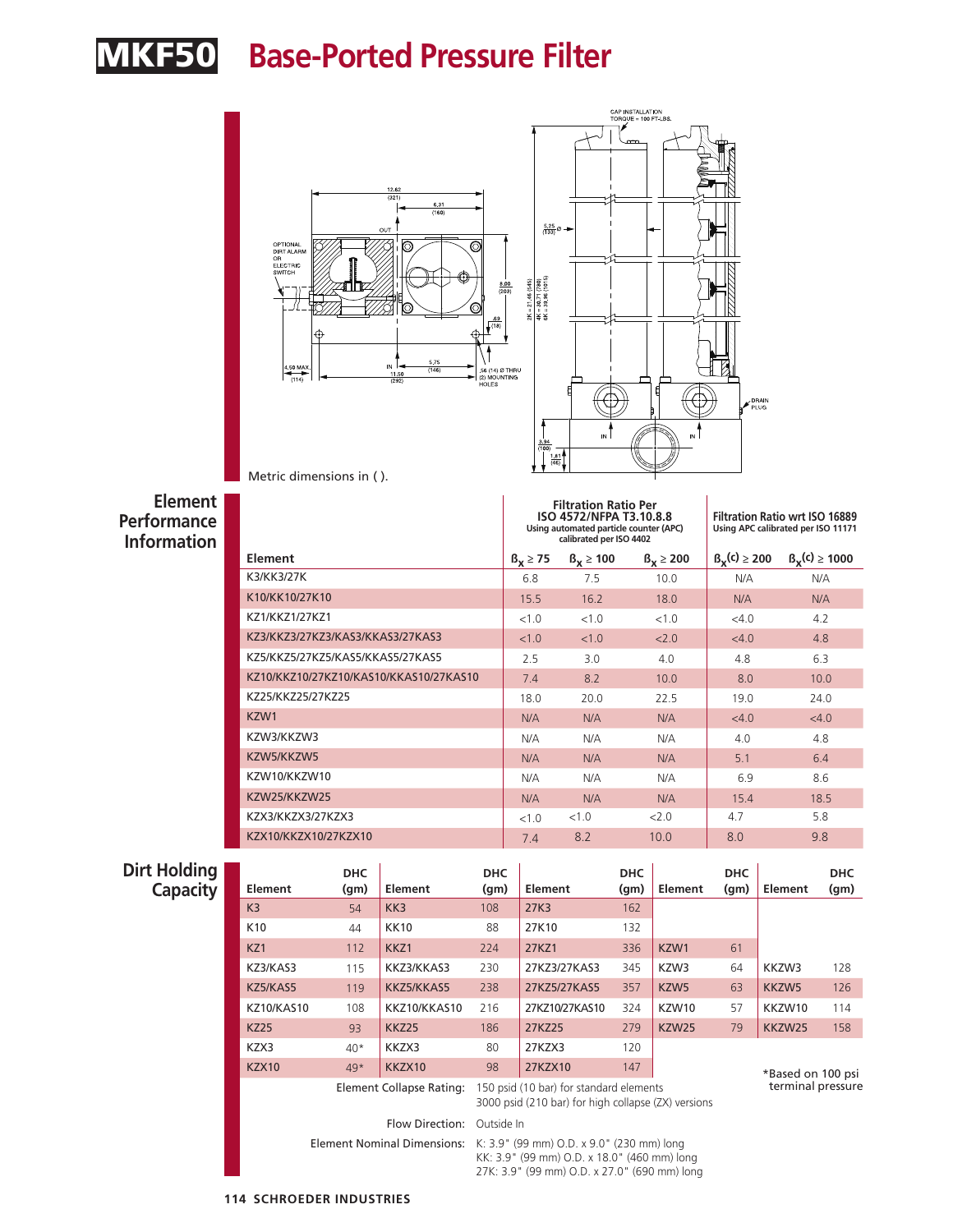# **Base-Ported Pressure Filter MKF5**

**DF40**

Skydrol® is a registered trademark of Solutia Inc.

**KF30**

**TF50**

| <b>Type Fluid</b>             | <b>Appropriate Schroeder Media</b>                                                                                                                                     | <b>Fluid</b>         | <b>NF30</b>  |
|-------------------------------|------------------------------------------------------------------------------------------------------------------------------------------------------------------------|----------------------|--------------|
| <b>Petroleum Based Fluids</b> | All E Media (cellulose), Z-Media® and ASP Media (synthetic)                                                                                                            | <b>Compatibility</b> | <b>NFS30</b> |
| <b>High Water Content</b>     | All Z-Media <sup>®</sup> and ASP Media (synthetic)                                                                                                                     |                      |              |
| <b>Invert Emulsions</b>       | 10 and 25 μ Z-Media® (synthetic), 10 μ ASP Media (synthetic)                                                                                                           |                      | YF30         |
| Water Glycols                 | 3, 5, 10 and 25 µ Z-Media® (synthetic) and all ASP Media (synthetic)                                                                                                   |                      |              |
| <b>Phosphate Esters</b>       | All Z-Media® and all ASP Media (synthetic) with H (EPR) seal designation and 3<br>and 10 $\mu$ E media (cellulose) with H (EPR) seal designation                       |                      | <b>CFX30</b> |
| Skydrol <sup>®</sup>          | 3, 5, 10 and 25 µ Z-Media® (synthetic) and all ASP Media (synthetic) with H.5 seal<br>decignation and M modia (water removal) with H E coal decignation (EDD coals and |                      | PLD          |

designation and W media (water removal) with H.5 seal designation (EPR seals and stainless steel wire mesh in element, and light oil coating on housing exterior)

|                                                                                                           |                          | Element         |  | Element selections are predicated on the use of 150 SUS (32 cSt) |       |       | <b>Element</b> | <b>CF40</b>        |                    |                                     |                  |              |  |  |              |
|-----------------------------------------------------------------------------------------------------------|--------------------------|-----------------|--|------------------------------------------------------------------|-------|-------|----------------|--------------------|--------------------|-------------------------------------|------------------|--------------|--|--|--------------|
| <b>Pressure</b>                                                                                           | <b>Series</b>            | Part No.        |  | petroleum based fluid and a 40 psi (2.8 bar) bypass valve.       |       |       |                |                    |                    |                                     | <b>Selection</b> |              |  |  |              |
|                                                                                                           | K <sub>3</sub>           |                 |  |                                                                  | 4K3†  |       |                | 6K3                |                    | <b>Based on</b><br><b>Flow Rate</b> | <b>PF40</b>      |              |  |  |              |
| To<br>5000 psi<br>$(345 \text{ bar})$                                                                     | Media                    | K <sub>10</sub> |  | 4K10+ & 6K10+                                                    |       |       |                |                    |                    |                                     |                  |              |  |  | <b>RFS50</b> |
|                                                                                                           |                          | K <sub>25</sub> |  |                                                                  |       | 4K25† |                |                    |                    |                                     |                  |              |  |  |              |
|                                                                                                           |                          | KZ1             |  |                                                                  | 4KZ1+ |       |                | 6KZ1+              |                    |                                     |                  | <b>RF60</b>  |  |  |              |
|                                                                                                           |                          | KZ3             |  | 4KZ3†<br>6KZ3†                                                   |       |       |                |                    |                    |                                     |                  |              |  |  |              |
|                                                                                                           | Z-<br>Media <sup>®</sup> | KZ5             |  | 4KZ5†                                                            |       |       |                |                    | 6KZ5†              |                                     |                  | <b>CF60</b>  |  |  |              |
|                                                                                                           |                          | <b>KZ10</b>     |  | 4KZ10 <sup>+</sup>                                               |       |       |                | 6KZ10 <sup>+</sup> |                    |                                     |                  |              |  |  |              |
|                                                                                                           |                          | <b>KZ25</b>     |  | 4KZ25 <sup>+</sup>                                               |       |       |                |                    | 6KZ25 <sup>+</sup> |                                     |                  | <b>CTF60</b> |  |  |              |
|                                                                                                           |                          | gpm             |  | 100                                                              | 120   | 140   | 160            | 180                |                    | 200                                 |                  | <b>VF60</b>  |  |  |              |
|                                                                                                           | Flow                     | (L/min)         |  | 400                                                              |       |       | 600            |                    |                    | 760                                 |                  |              |  |  |              |
| tDouble and triple stacking of K-size elements can be replaced by single KK & 27K elements, respectively. |                          |                 |  |                                                                  |       |       |                |                    |                    |                                     |                  | <b>LW60</b>  |  |  |              |
| Shown above are the elements most commonly used in this housing.                                          |                          |                 |  |                                                                  |       |       |                |                    |                    |                                     |                  |              |  |  |              |

Note: *Contact factory regarding use of E Media in High Water Content, Invert Emulsion and Water Glycol Applications. For more information, refer to Fluid Compatibility: Fire Resistant Fluids, pages 19 and 20.*

**∆Phousing** MKF50  $\Delta P_{\text{housing}}$  for fluids with sp gr = 0.86: Flow (L/min)  $(300)$  $(450)$  $(600)$  $(150)$ 35 30  $(2.00)$  $25$  $(1.50)$   $\frac{2}{5}$  $\overline{2}$  20  $\frac{a}{3}$  15  $\frac{1}{2}$  $(1.00)$ **VLEN**  $10$ 5  $(0.25)$  $\Omega$  $80$ 120 160 200 Flow gpm

sp gr = specific gravity

Sizing of elements should be based on element flow information provided in the Element Selection chart above.

### **∆Pfilter = ∆Phousing + ∆Pelement**

The ∆P housing curve labeled "Element Sizing" is the pressure drop between the inlet and outlet areas of the filter's bypass valve and should be used for filter sizing. The "Port to Port" ∆P takes into consideration the manifold block. This pressure drop can be significantly higher due to these additional flow constrictions. Although this ∆P does not affect the performance of the filter, it should be considered for overall system design.

| $\Delta P_{element}$                                                       |            | <b>Pressure</b>    | <b>KF50</b> |                                     |                  |
|----------------------------------------------------------------------------|------------|--------------------|-------------|-------------------------------------|------------------|
| $\Delta P_{element}$ = flow x element $\Delta P$ factor x viscosity factor |            | <b>Drop</b>        |             |                                     |                  |
| El. $\Delta P$ factors @ 150 SUS (32 cSt):                                 |            | <b>Information</b> | <b>KC50</b> |                                     |                  |
|                                                                            | 2K         | 4K                 | 6K          | <b>Based on</b><br><b>Flow Rate</b> |                  |
| K3                                                                         | .12        | .06                | .04         | and Viscosity                       | <b>MKF50</b>     |
| K <sub>10</sub><br>K25                                                     | .05<br>.01 | .02<br>.01         | .02<br>.01  |                                     |                  |
| KZ1                                                                        | .10        | .05                | .03         |                                     | <b>KC65</b>      |
| KZ3/KAS3/KKAS3/27KAS3                                                      | .05        | .03                | .02         |                                     |                  |
| KZ5/KAS5/KKAS5/27KAS5                                                      | .04        | .02                | .01         |                                     | <b>NOF30-05</b>  |
| KZ10/KAS10/KKAS10/27KAS10                                                  | .03        | .02                | .01         |                                     |                  |
| <b>KZ25</b>                                                                | .02        | .01                | .01         |                                     | <b>NOF50-760</b> |
|                                                                            |            |                    |             |                                     |                  |
|                                                                            |            |                    |             |                                     | <b>FOF60-03</b>  |
|                                                                            | 1Κ         | 2K                 |             |                                     |                  |
| KZW1                                                                       | .43        |                    |             |                                     | <b>NMF30</b>     |
| KZW3                                                                       | .32        | .16                |             |                                     |                  |
| KZW5                                                                       | .28        | .14                |             |                                     | <b>RMF60</b>     |
| KZW10                                                                      | .23        | .12                |             |                                     |                  |
| <b>KZW25</b>                                                               | .14        | .07                |             |                                     | <b>Cartridge</b> |
| If working in units of bars & L/min, divide above<br>factor by 54.9.       |            |                    |             |                                     | <b>Elements</b>  |
| Viscosity factor: Divide viscosity by 150 SUS (32 cSt).                    |            |                    |             |                                     |                  |
|                                                                            |            |                    |             |                                     | <b>HS60</b>      |
|                                                                            |            |                    |             |                                     |                  |
|                                                                            |            |                    |             |                                     | <b>MHS60</b>     |
|                                                                            |            |                    |             |                                     |                  |
|                                                                            |            |                    |             |                                     | <b>KFH50</b>     |